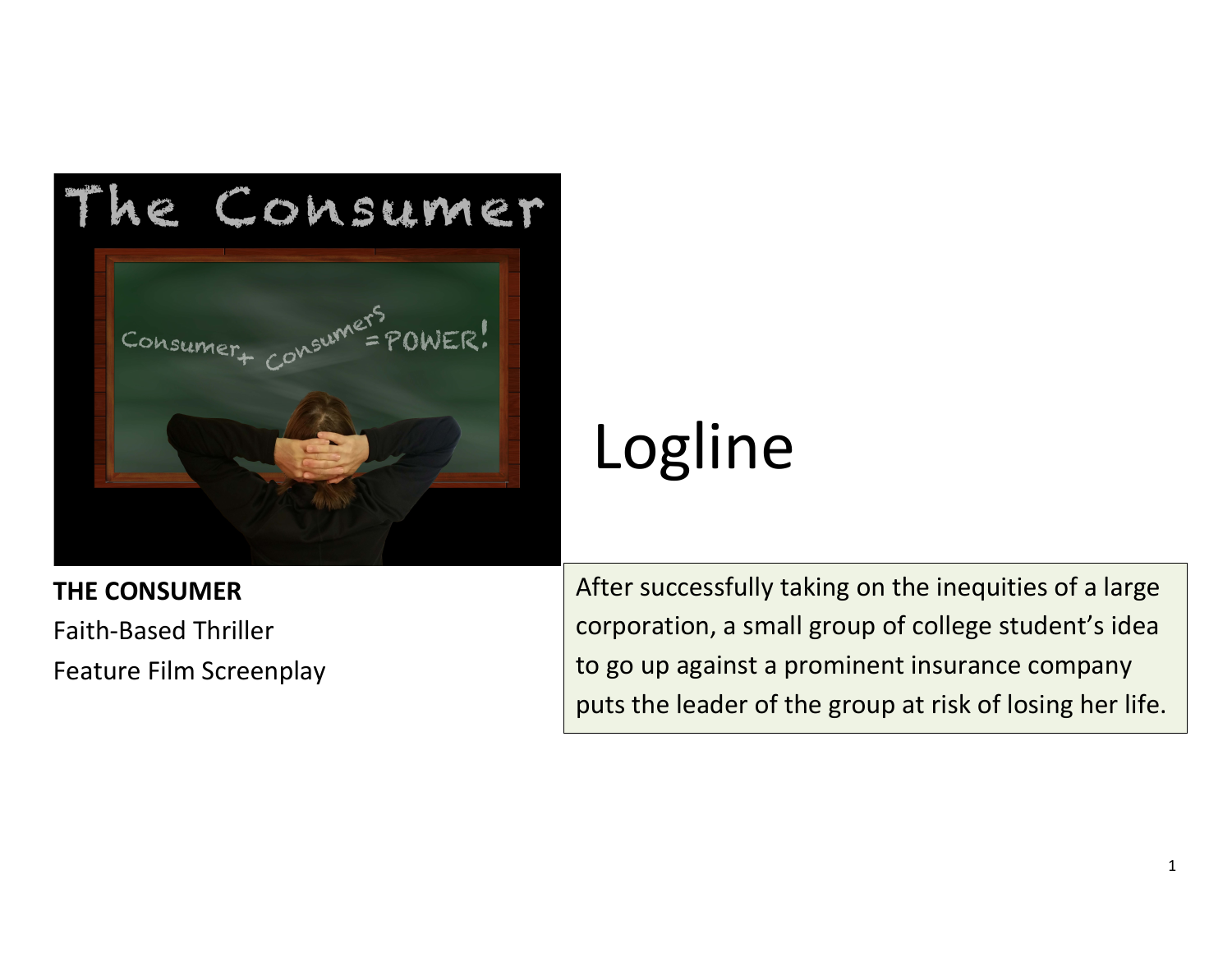INT. STUDENT UNION BUILDING'S LOBBY - CONTINUOUS

Ethan rushes to the elevators to find an "Out of Order" sign on each set of the elevator doors. He then runs to take the entrance to the building's stairwell.

#### STUDENT UNION BUILDING'S STAIRWELL - CONTINUOUS

Ethan struggles to complete his run up several flights of stairs. Clinging onto his laptop and what breath he has left he makes his way up the final two flights.

#### STUDENT UNION CONFERENCE ROOM - SAME

On the 7th floor, inside a conference room stands MEGAN BELL (20) Caucasian, feisty, determined, and a Junior Political Science major at Kentlin University. Megan stands nodding her head as she listens to three Committee Members MOS sitting before her at the conference room table. COMMITTEE MEMBER ONE takes minutes of the meeting on a sheet of paper titled "Fourth Annual Tovah Gamer's Competition."

STAIRWELL - SAME

Ethan makes it to the top of the stairwell. He reaches for the door knob and flings open the door to the 7th floor.

### SEVENTH FLOOR HALLWAY - CONTINUOUS

The heavy exit door closes behind Ethan hitting him on the butt as he barely steps into the hallway. He can see Megan and the Committee Members about to leave the conference room at the end of the hall. He endeavors to catch his breath as he staggers towards the room.

#### CONFERENCE ROOM - SAME

The Committee Members gather there things. Megan waits by the door to escort them out.

#### SEVENTH FLOOR HALLWAY - CONTINUOUS

Megan and Committee Member One are the only two still inside the conference room when Ethan walks pass the others and parks himself in the middle of the conference room doorway. He leans his arm and head against the frame of the door while still struggling to catch his breath.